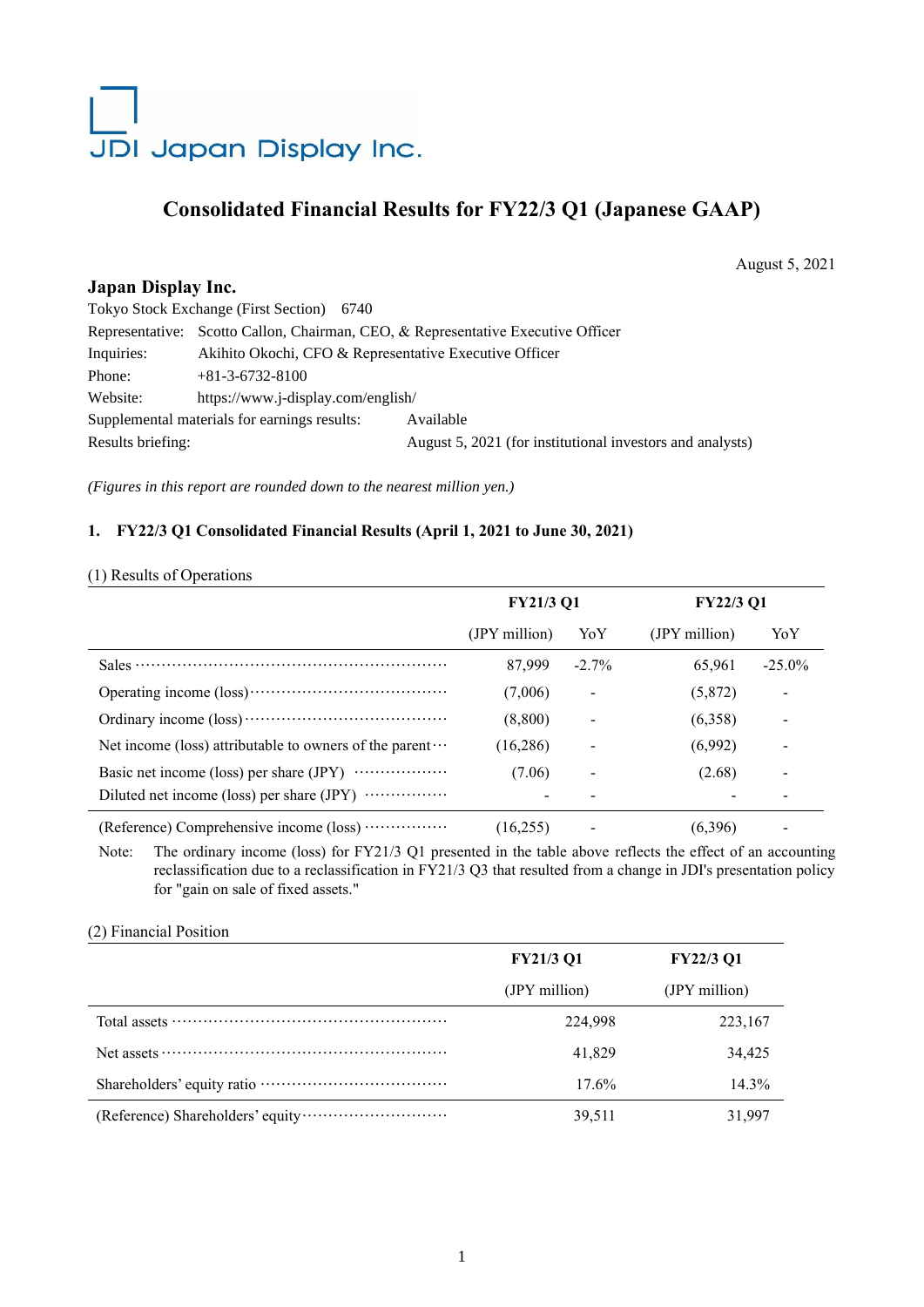#### **2. Dividends**

|                     |   | 02   | U3                       | 04   | Total |
|---------------------|---|------|--------------------------|------|-------|
| $FY21/3$            | - | 0.00 | $\overline{\phantom{a}}$ | 0.00 | 0.00  |
|                     | - |      |                          |      |       |
| $FY22/3$ (forecast) |   | 0.00 | $\overline{\phantom{0}}$ | 0.00 | 0.00  |

(Note) 1 Changes from the most recently announced dividend forecast: None

2 Above "2. Dividends" shows the status of dividends for common shares. Please See " (Reference) Dividends for Preferred Shares" below for dividends for preferred shares (unlisted) that have different rights from common shares issued by JDI.

#### **3. FY22/3 Consolidated Earnings Forecast**

|                         | <b>FY22/3 H1</b> |           | <b>FY22/3 Full Year</b> |          |  |
|-------------------------|------------------|-----------|-------------------------|----------|--|
|                         | (JPY million)    | YoY       | (JPY million)           | YoY      |  |
| Sales                   | 133,961          | $-33.0\%$ | 280,000                 | $-18.1%$ |  |
| Operating income (loss) | (13, 872)        |           | --                      |          |  |

(Note) 1 Changes from the most recently announced financial forecast: Yes

2 JDI revised its FY22/3 full year sales forecast today. For details, please see "1. Quarterly Results Information (3) Future Outlook" on page 6.

#### **4. Other Information**

(1) Changes in significant consolidated subsidiaries

| (material changes in scope of consolidation) : | None |
|------------------------------------------------|------|
| New subsidiaries:                              | None |
| Subsidiaries removed from consolidation:       | None |

(2) Adoption of accounting treatment specific to the preparation of quarterly consolidated financial statements: Yes

For details please see "(Ⅲ) Adoption of accounting treatment specific to the preparation of quarterly consolidated financial statements" in "(4) Notes on Quarterly Consolidated Financial Statements" in the attachment.

#### (3) Changes in accounting policy, changes in accounting estimates, and revisions to previous financial statements

| (i)   | Changes in accounting policy in accordance with amendments to accounting standards: | <b>Yes</b> |
|-------|-------------------------------------------------------------------------------------|------------|
| (ii)  | Changes in accounting policy other than (i) above:                                  | None       |
| (iii) | Changes in accounting estimates:                                                    | None       |

(iv) Revisions to previous financial statements: None

#### (4) Number of shares outstanding

(i) Number of shares outstanding (including treasury shares) at period-end  $FV32/3 \Omega$ : 2,538,168,239

|      | $\Gamma$ $1$ $\angle$ $\angle$ $\Delta$ $\Delta$ $\Gamma$ $\Gamma$ $\Gamma$ $\Gamma$ | 2,990,100,299                                                                            |
|------|--------------------------------------------------------------------------------------|------------------------------------------------------------------------------------------|
|      | FY21/3:                                                                              | 2,538,168,239                                                                            |
| (ii) | Number of treasury shares at period-end                                              |                                                                                          |
|      | FY22/3 Q1:                                                                           |                                                                                          |
|      | FY21/3:                                                                              | Δ                                                                                        |
|      |                                                                                      | (iii) Average number of shares outstanding (excluding treasury shares) during the period |

| FY22/3 Q1: | 2,608,075,437 |
|------------|---------------|
| FY21/3 Q1: | 2,307,045,797 |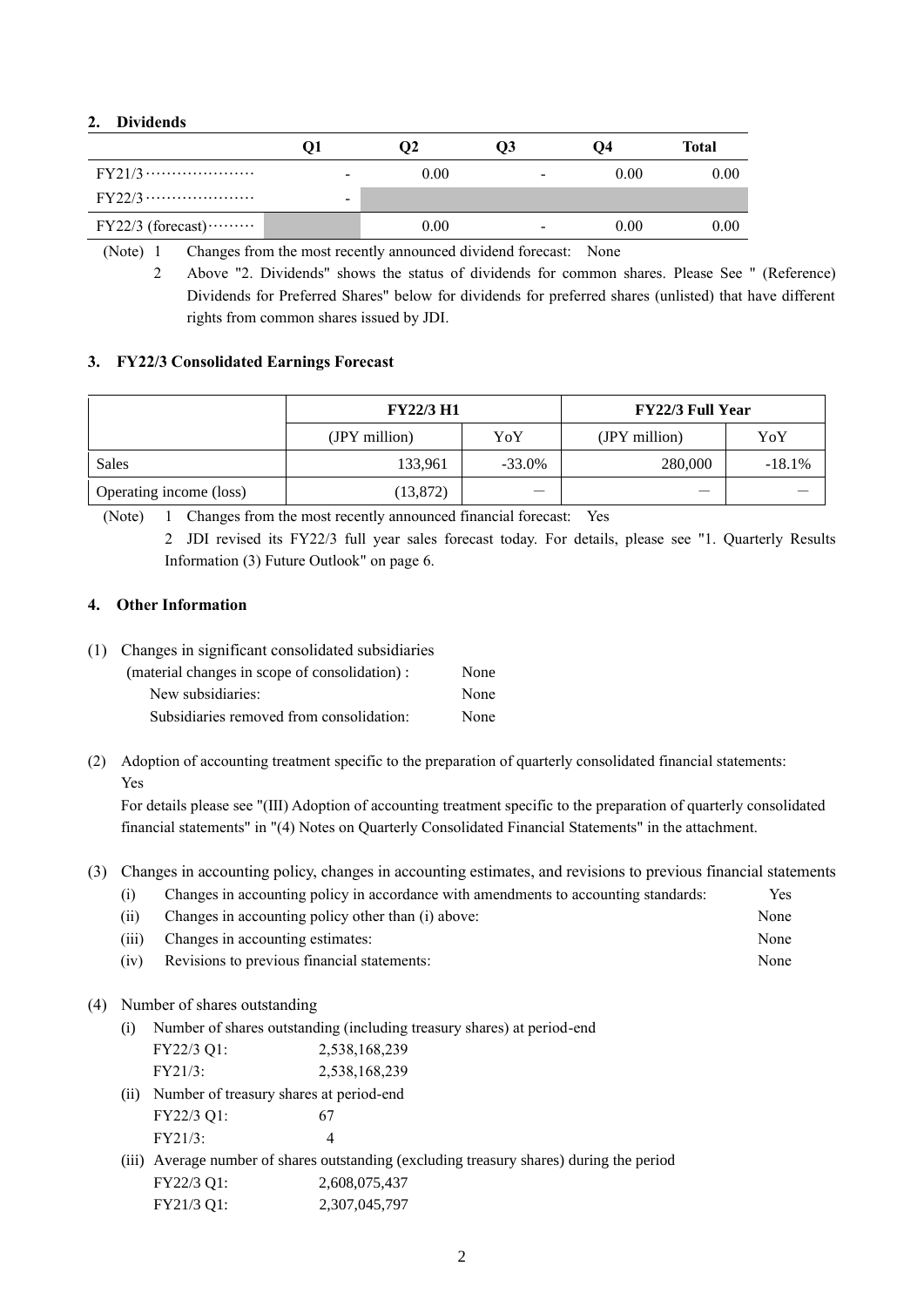- Note: All preferred shares outstanding have the same rights as common shares in regard to rights to receive dividends of surplus, and are therefore included in the number of shares outstanding at the end of periods and the average number of shares outstanding during the periods.
- \* Quarterly earnings reports are not subject to quarterly review procedures by independent auditors.

#### **Proper use of earnings forecasts and other special remarks.**

Forward-looking information, such as earnings forecasts in this document, is based on information available to JDI at the time the document was prepared and on management's reasonable assumptions. Such information should not be interpreted as a guarantee of future performance or results. Furthermore, forward-looking information is necessarily subject to a number of factors that may cause actual results to differ materially from those results implied by the expectations suggested by such information.

#### **Reference: Dividends for Preferred Shares**

Dividend per share for preferred shares that have different rights to common shares is shown below.

| Class A preferred share | Dividend per Share (JPY) |      |                          |                |       |
|-------------------------|--------------------------|------|--------------------------|----------------|-------|
|                         | Q1                       | Q2   | Q <sub>3</sub>           | Q <sub>4</sub> | Total |
|                         |                          | 0.00 |                          | 0.00           | 0.00  |
|                         |                          |      |                          |                |       |
| FY22/3 (forecast)       |                          | 0.00 |                          | 0.00           | 0.00  |
| Class B preferred share |                          |      | Dividend per Share (JPY) |                |       |
|                         | Q1                       | Q2   | Q <sub>3</sub>           | Q4             | Total |
|                         |                          |      |                          | 0.00           | 0.00  |
|                         |                          |      |                          |                |       |
| FY22/3 (forecast)       |                          | 0.00 |                          | 0.00           | 0.00  |
| Class D preferred share | Dividend per Share (JPY) |      |                          |                |       |
|                         | Q1                       | Q2   | Q <sub>3</sub>           | Q4             | Total |
|                         |                          | 0.00 |                          | 0.00           | 0.00  |
|                         |                          |      |                          |                |       |
| FY22/3 (forecast)       |                          | 0.00 |                          | 0.00           | 0.00  |
| Class E preferred share |                          |      | Dividend per Share (JPY) |                |       |
|                         | Q1                       | Q2   | Q <sub>3</sub>           | Q4             | Total |
|                         |                          |      |                          |                |       |
|                         |                          |      |                          | 0.00           | 0.00  |
|                         |                          |      |                          |                |       |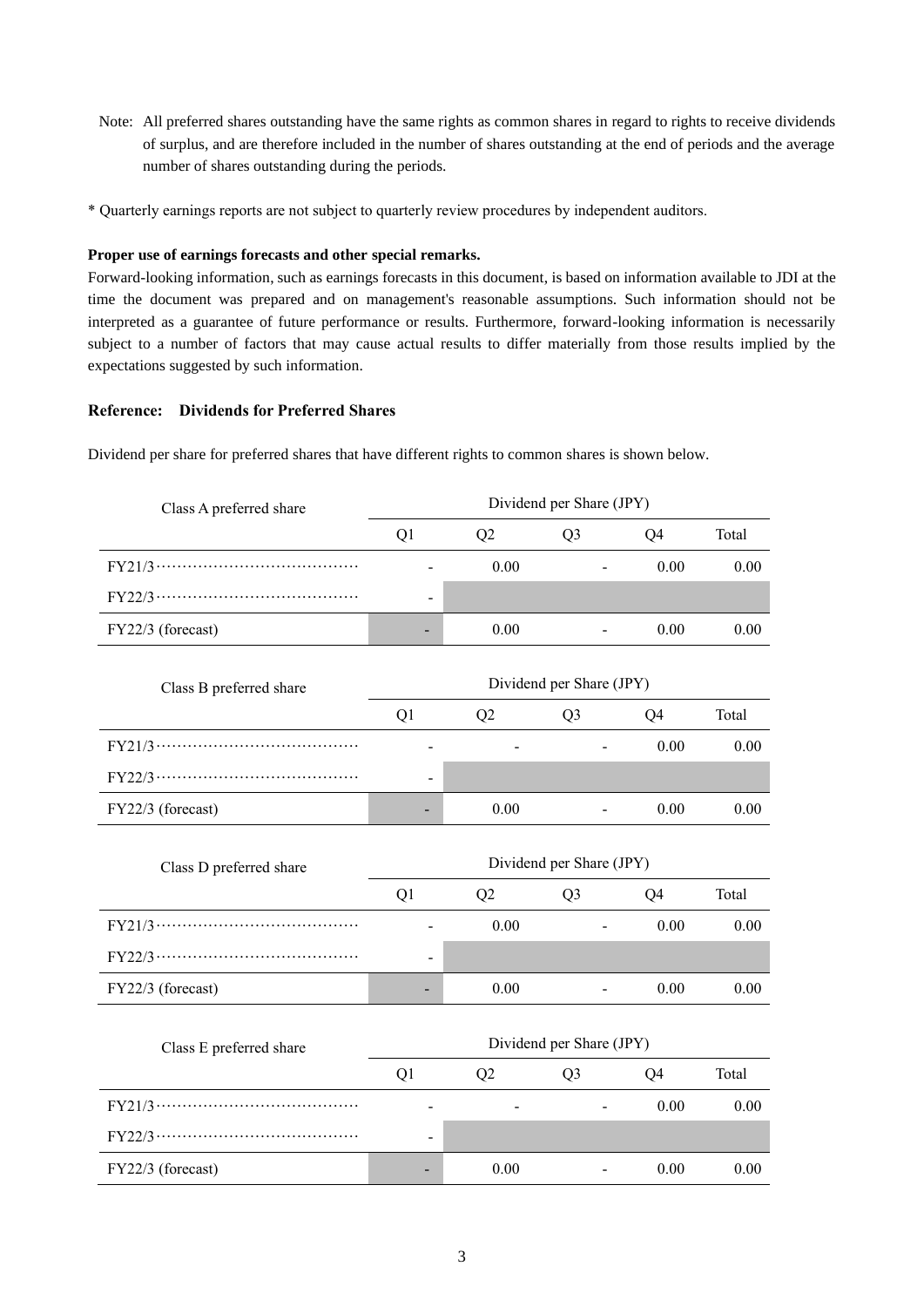#### **Attachments**

#### **1. Quarterly Results Information**

#### **(1) Overview of Results of Operations**

#### **FY22/3 Q1 (3 months) Consolidated Results of Operations (April 1, 2021 to June 30, 2021)**

| (JPY million)<br>Year on year comparison               |                 |           |           |          |          |
|--------------------------------------------------------|-----------------|-----------|-----------|----------|----------|
|                                                        |                 |           |           | YoY      |          |
|                                                        |                 | FY21/3 Q1 | FY22/3 Q1 | Change   | (%)      |
|                                                        | Mobile          | 61,723    | 30,107    | (31,615) | $-51.2%$ |
|                                                        | Automotive      | 14,769    | 20,881    | 6,112    | $+41.4%$ |
|                                                        | Non-Mobile      | 11,506    | 14,972    | 3,465    | $+30.1%$ |
| Sales                                                  |                 | 87,999    | 65,961    | (22,037) | $-25.0%$ |
|                                                        | Gross profit    | 1,037     | 1,392     | 354      | $+34.2%$ |
| Operating income (loss)                                |                 | (7,006)   | (5,872)   | 1,134    |          |
| Ordinary income (loss) (Note 1)                        |                 | (8,800)   | (6,358)   | 2,442    |          |
| Net income (loss) attributable to owners of the parent |                 | (16, 286) | (6,992)   | 9,293    | $\sim$   |
|                                                        | EBITDA (Note 2) | (3,209)   | (3,716)   | (507)    | $\sim$   |

(Note 1) Ordinary income for the FY21/3 Q1 is the amount after reclassification due to a change in the category for gain on sales of fixed assets made in Q3 of FY21/3.

(Note 2) EBITDA = Operating profit + Depreciation (operating costs) + Amortization of goodwill

The business environment surrounding JDI became even more difficult during FY22/3 Q1 due to the severe tightness of supply and demand for semiconductor chips. In response, JDI has reduced the risk of production declines and order declines due to tightness in semiconductor supplies through efforts toward stable medium- to long-term procurement with major semiconductor suppliers. In addition, the company continued to make disciplined cost reductions toward its goal of reaching profitable EBITDA in Q4 of the current fiscal year.

Despite the impact of the semiconductor shortage, sales in Q1 increased YoY in the Automotive and Non-mobile categories, supported by continued strong demand. On the other hand, sales in the Mobile category fell sharply due to a decline in demand for smartphone displays from major customers extending from the previous fiscal year, resulting in overall sales of JPY 65,961 million, down 25.0% YoY. Although sales fell, the operating loss shrank by JPY 1,134 million to JPY 5,872 million due to continued cost reductions and the effect of write down of fixed assets in the previous fiscal year. The ordinary loss decreased by JPY 2,442 million YoY to JPY 6,358 million owing to the disappearance of asset maintenance costs related to the Hakusan Plant following the sale of the plant. Net losses attributable to owners of the parent fell by JPY 9,293 million YoY to JPY 6,992 million due in part to the dissipation of business restructuring expenses. Excluding the impact of the semiconductor shortage, sales were approximately JPY 74,800 million (impact loss was approximately JPY 8,800 million) and the operating loss was approximately JPY 2,800 million (impact loss was approximately JPY 3,100 million).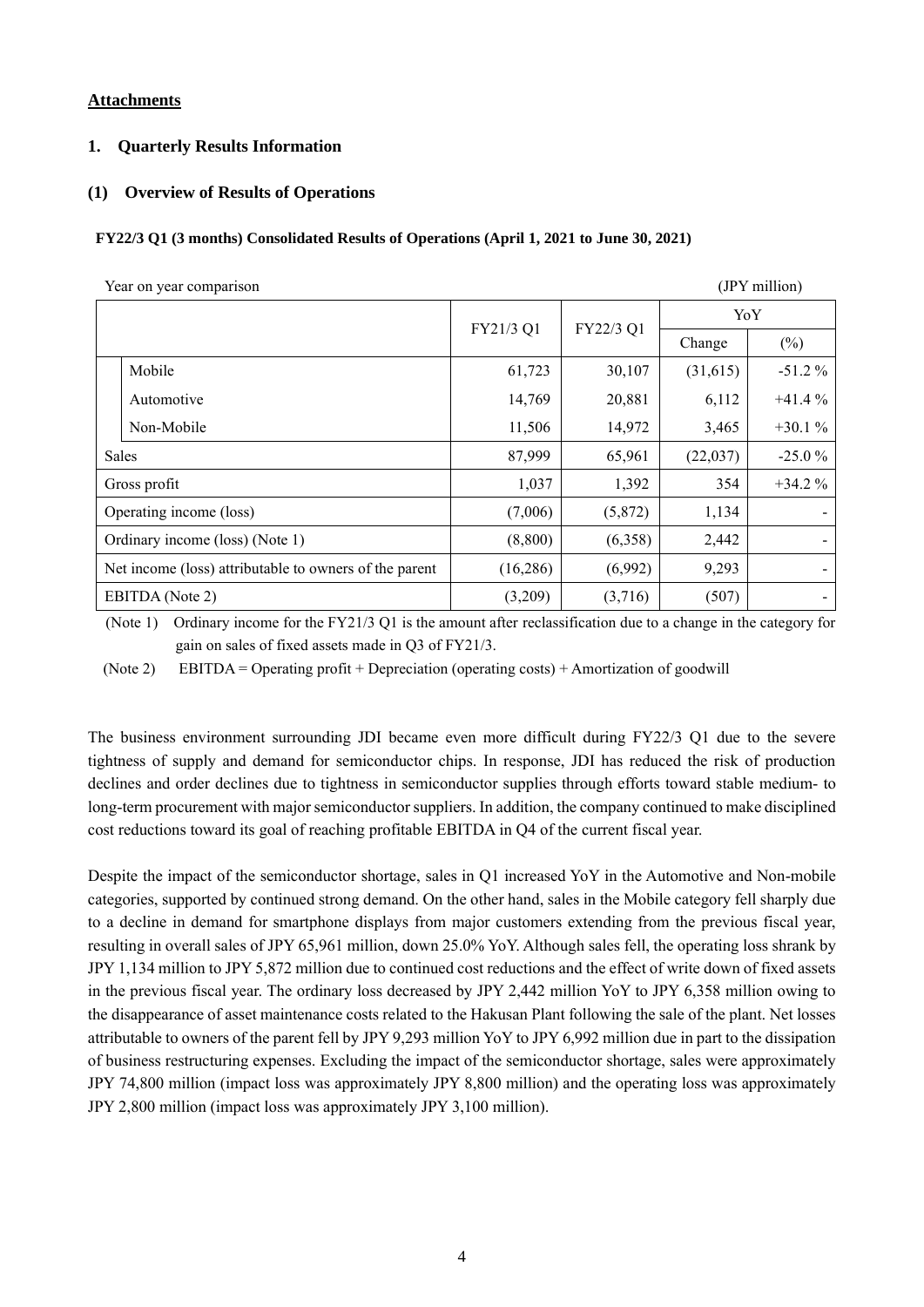## **Overview of Sales by Product in FY22/3 Q1**

## **Mobile**

Sales in the Mobile include displays for smartphones and tablets. Q1 sales were JPY 30,107 million (down 51.2% YoY), falling to 45.6% of JDI's total sales. Sales to Chinese customers increase YoY but sales to US/Euro customers declined due to their expanded adoption of OLED displays. In contrast to the forecast of JPY 27,000 million, sales finished higher due to increased demand from customers after the announcement of the forecast.

Q2 sales in this category are forecast to be about the same level as in the Q1 of the current fiscal year, but are expected to gradually decrease from the Q3 onward.

#### **Automotive**

Sales in the Automotive consist of automotive displays, such as instrument clusters and HUDs. Q1 sales were JPY 20,881 million, a significant increase of 41.4% compared to the same quarter of the previous fiscal year when sales decreased significantly due to the coronavirus pandemic. The category accounted for 31.7% of total Q1 sales. On the other hand, since the impact of a shortage of semiconductors was greater than expected, sales finished below the forecast of JPY 24,000 million.

The impact of the shortage of automobile-related semiconductors is significant globally, and is expected to continue for the present at JDI. However, in order to meet strong demand from customers, arrangements have been made with major semiconductor suppliers to secure stable medium- to long-term procurement, and it is expected that sales in this category will increase from the second quarter onward.

#### **Non-Mobile**

The Non-Mobile includes displays for digital still cameras, wearable devices and other consumer electronics, industrial devices such as medical equipment monitors and income from patents. Q1 sales were JPY 14,972 million (up 30.1% YoY), accounting for 22.7% of total sales. Sales of notebook PC displays decreased, while sales of OLED displays for wearable devices and ultra-high-resolution LCDs for VR devices expanded. Compared to the forecast of JPY 13,000 million, sales were higher, especially due to the increase in sales of displays for VR devices.

Q2 sales in this category are forecast to be about the same level as in the Q1, but are expected to increase from the Q3 onward due to a further increase in sales of displays for wearable devices and VR devices.

# **(2) Overview of Financial Position**

#### **(a) Assets, Liabilities and Net Assets**

|                          |                  |           | $Jf$ i million)   |
|--------------------------|------------------|-----------|-------------------|
|                          | FY21/3 Full Year | FY22/3 Q1 | Increase/decrease |
| <b>Total Assets</b>      | 224,998          | 223,167   | $-1,830$          |
| <b>Total liabilities</b> | 183,168          | 188,742   | $+5,573$          |
| Net Assets               | 41,829           | 34.425    | $-7,404$          |
| <b>Equity Ratio</b>      | 17.6%            | 14.3%     | $-3.3$ points     |

 $(TDX = 11)$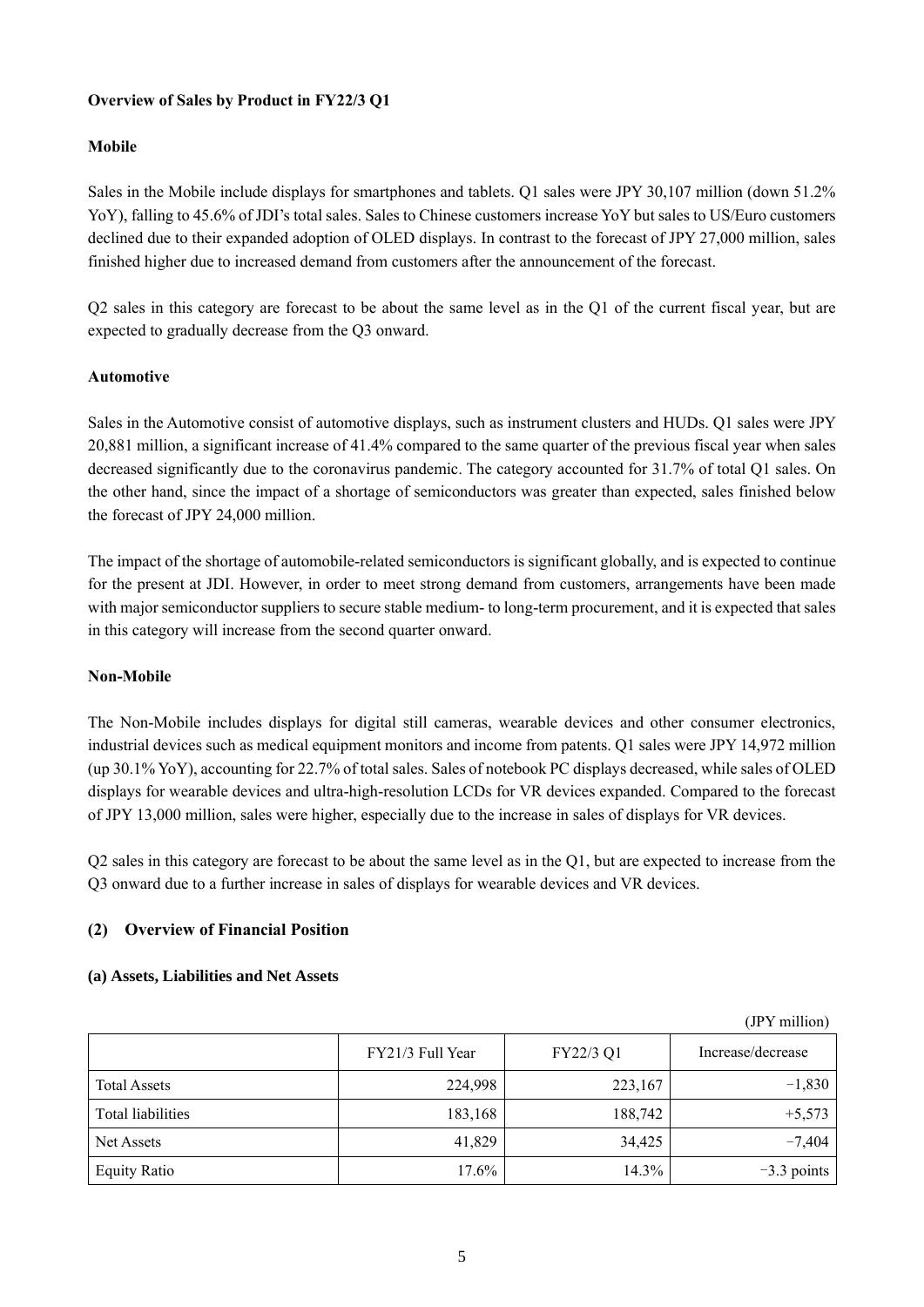The balance of total assets at the end of Q1 decreased by JPY 1,830 million from the end of the previous fiscal year to JPY 223,167 million due to a decrease in cash and deposits.

Total liabilities increased by JPY 5,573 million from the end of the previous fiscal year to JPY 188,742 million due to an increase in accounts payable-trade and advances received.

Total net assets decreased by JPY 7,404 million to JPY 34,425 million, mainly due to a decrease in retained earnings in line with the recording of a net loss in Q1.

As a result of the above, the equity ratio was 14.3%, down 3.3 points from the end of the previous fiscal year.

#### **(b) Overview of Cash Flows**

|                                            |           |           | (JPY million)     |
|--------------------------------------------|-----------|-----------|-------------------|
|                                            | FY21/3 Q1 | FY22/3 Q1 | Increase/decrease |
| Cash Flows from Operating Activities       | (15,045)  | (8,688)   | $+6,356$          |
| Cash Flows from Investing Activities       | (3,142)   | (2,172)   | $+969$            |
| Cash flows from Financing Activities       | (3,267)   | (322)     | $+2,944$          |
| Cash and Cash Equivalents at End of Period | 44,945    | 44,385    | $-560$            |
| Free Cash Flows                            | (17,254)  | (11, 017) | $+6,236$          |

Note: Free cash flow is the sum of cash flow provided by operating activities and expenditures for the Purchase of noncurrent asset

Net cash used in operating activities in FY22/3 Q1 was JPY 8,688 million due in part to the quarterly loss before income taxes of JPY 6,673 million. Compared to the same quarter of the previous fiscal year, expenditures decreased due partly to improved working capital.

Net cash used in investing activities was JPY 2,172 million, mainly as a result of acquiring noncurrent assets. Expenditures for the acquisition of noncurrent assets were JPY 2,329 million, which was almost the same level as the same quarter of last year. However, as expenditures related to the sale of the Hakusan Plant (expenditures due to the noncurrent assets) decreased by JPY 1,005 million to zero, expenditures decreased compared with the same quarter of the previous fiscal year.

Net cash used in financing activities was JPY 322 million due to expenses such as JPY 191 million for the repayment of lease obligations. Expenditures decreased compared to the same quarter of the previous fiscal year due in part to JPY 2,705 million less in expenditures for the repayment of installment payables.

#### **(3) Future Outlook**

The top table below shows the forecast for sales and operating income for the first six months of FY22/3.

In regard to the FY22/3 full year, as a result of taking into account lower risk associated with a production decrease and an order decrease due to the tight supply of semiconductors, along with an increase in customer demand and the effect of higher product selling prices, the sales forecast announced on May 14, 2021 has been revised as shown in the bottom table below. For details, please refer to the notice titled "First-Quarter Actual Earnings Results Are Above Forecast and Full-Year Earnings Forecast Revised Upward" announced today.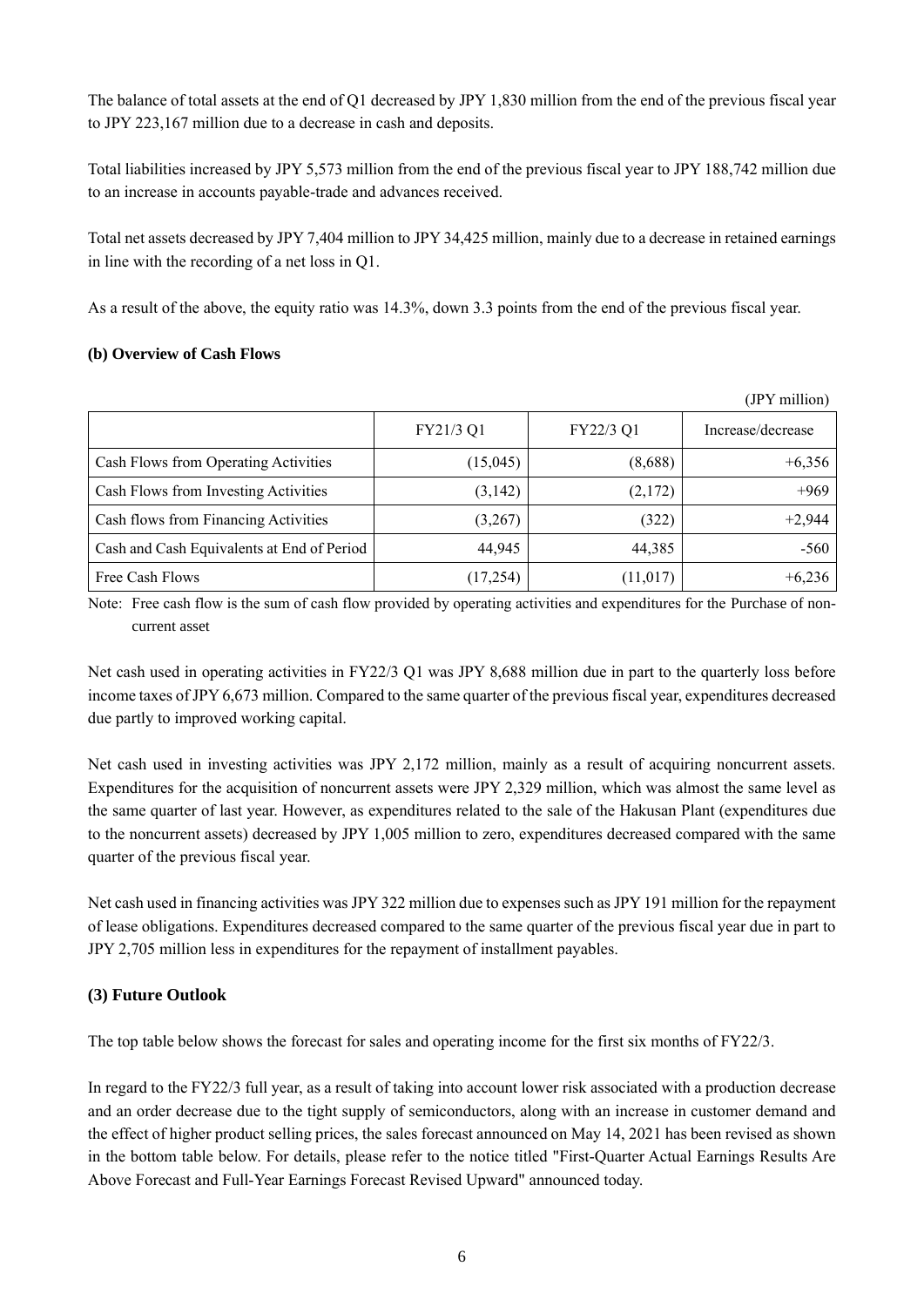| FY22/3 Q2 Consolidated Forecast |                      |                            |                      | (JPY million)              |
|---------------------------------|----------------------|----------------------------|----------------------|----------------------------|
|                                 | FY22/3 H1 (6 months) |                            | FY22/3 Q2 (3 months) |                            |
|                                 | (April 1, 2021 to    |                            | (July 1, 2021 to     |                            |
|                                 | September 30, 2021)  |                            | September 30, 2021)  |                            |
|                                 | <b>Sales</b>         | Operating<br>Income (Loss) | <b>Sales</b>         | Operating<br>Income (Loss) |
| FY22/3 Q2 Forecast              | 133,961              | (13,872)                   | 68,000               | (8,000)                    |
| (Reference) FY21/3 Q2           | 199,795              | (9,879)                    | 111,796              | (2,872)                    |

FY22/3 Full Year Consolidated Forecast (JPY million)

|                              | Sales   |
|------------------------------|---------|
| Previous Forecast            | 254,000 |
| <b>Revised Forecast</b>      | 280,000 |
| (Reference) FY21/3 full year | 341,694 |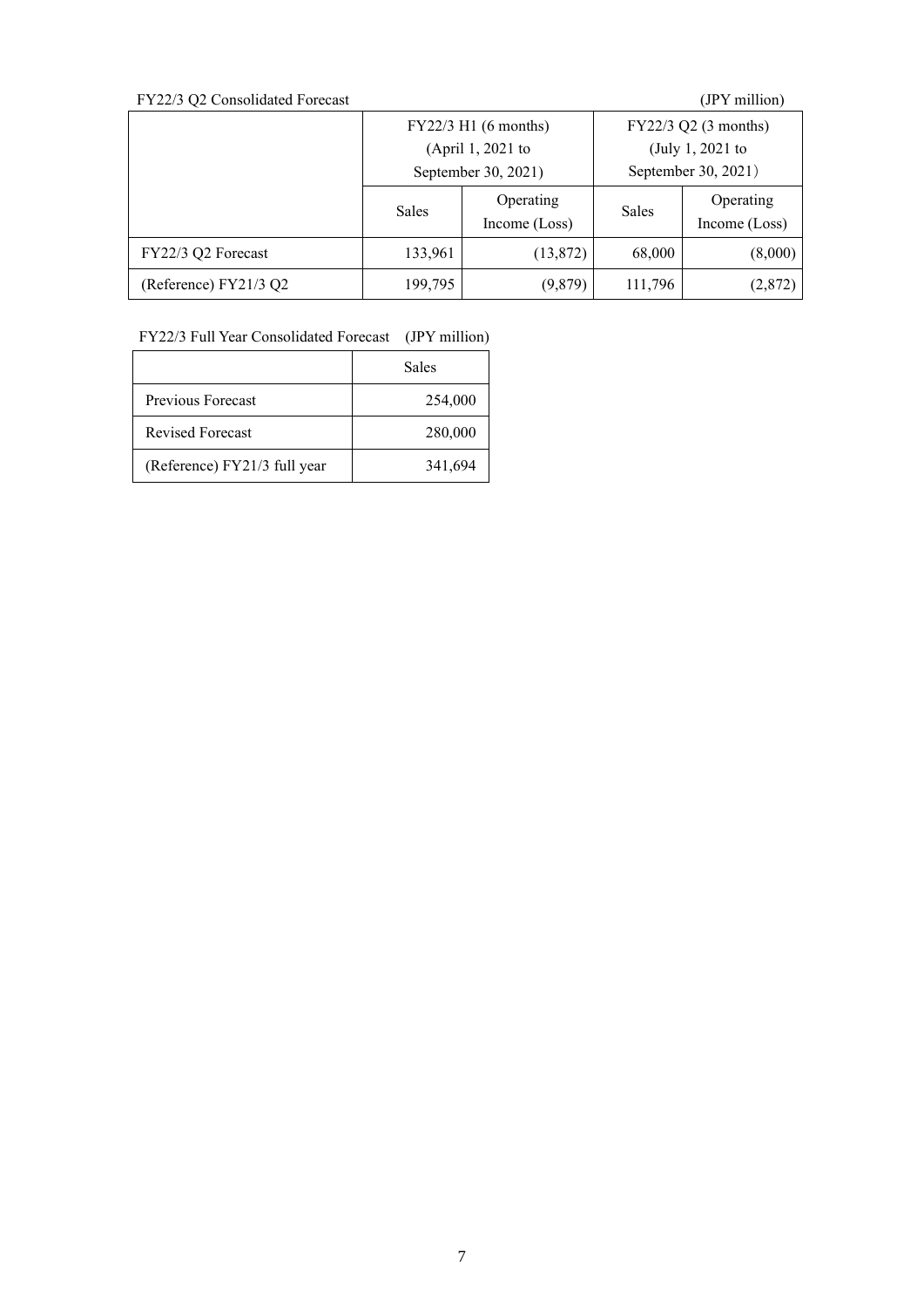# **2. Consolidated Financial Statements**

# **(1) Consolidated Balance Sheet**

|                                        |                  | (JPY million)   |
|----------------------------------------|------------------|-----------------|
|                                        | FY21/3           | FY22/3 Q1       |
|                                        | (March 31, 2021) | (June 30, 2021) |
| <u>Assets</u>                          |                  |                 |
| Current assets:                        |                  |                 |
| Cash and deposits                      | 55,705           | 44,744          |
| Accounts receivable - trade            | 31,213           | 32,768          |
| Accounts receivable - other            | 15,332           | 18,809          |
| Merchandise and finished goods         | 15,452           | 16,844          |
| Work in process                        | 11,047           | 11,866          |
| Raw materials and supplies             | 13,248           | 14,857          |
| Other                                  | 4,382            | 4,801           |
| Allowance for doubtful accounts        | (79)             | (81)            |
| Total current assets                   | 146,304          | 144,611         |
| Non-current assets:                    |                  |                 |
| Property, plant and equipment:         |                  |                 |
| Buildings and structures, net          | 44,565           | 45,042          |
| Machinery, equipment and vehicles, net | 9,904            | 10,052          |
| Land                                   | 6,661            | 6,661           |
| Lease assets, net                      | 1,458            | 1,194           |
| Construction in progress               | 3,795            | 3,297           |
| Other, net                             | 2,090            | 2,296           |
| Total property, plant and equipment    | 68,475           | 68,545          |
| Intangible assets:                     |                  |                 |
| Goodwill                               | 550              | 515             |
| Other                                  | 1,230            | 1,189           |
| Total intangible assets                | 1,780            | 1,705           |
| Investments and other assets:          |                  |                 |
| Other                                  | 8,441            | 8,307           |
| Allowance for doubtful accounts        | (2)              | (2)             |
| Total investments and other assets     | 8,438            | 8,305           |
| Total non-current assets               | 78,694           | 78,556          |
| <b>Total assets</b>                    | 224,998          | 223,167         |
|                                        |                  |                 |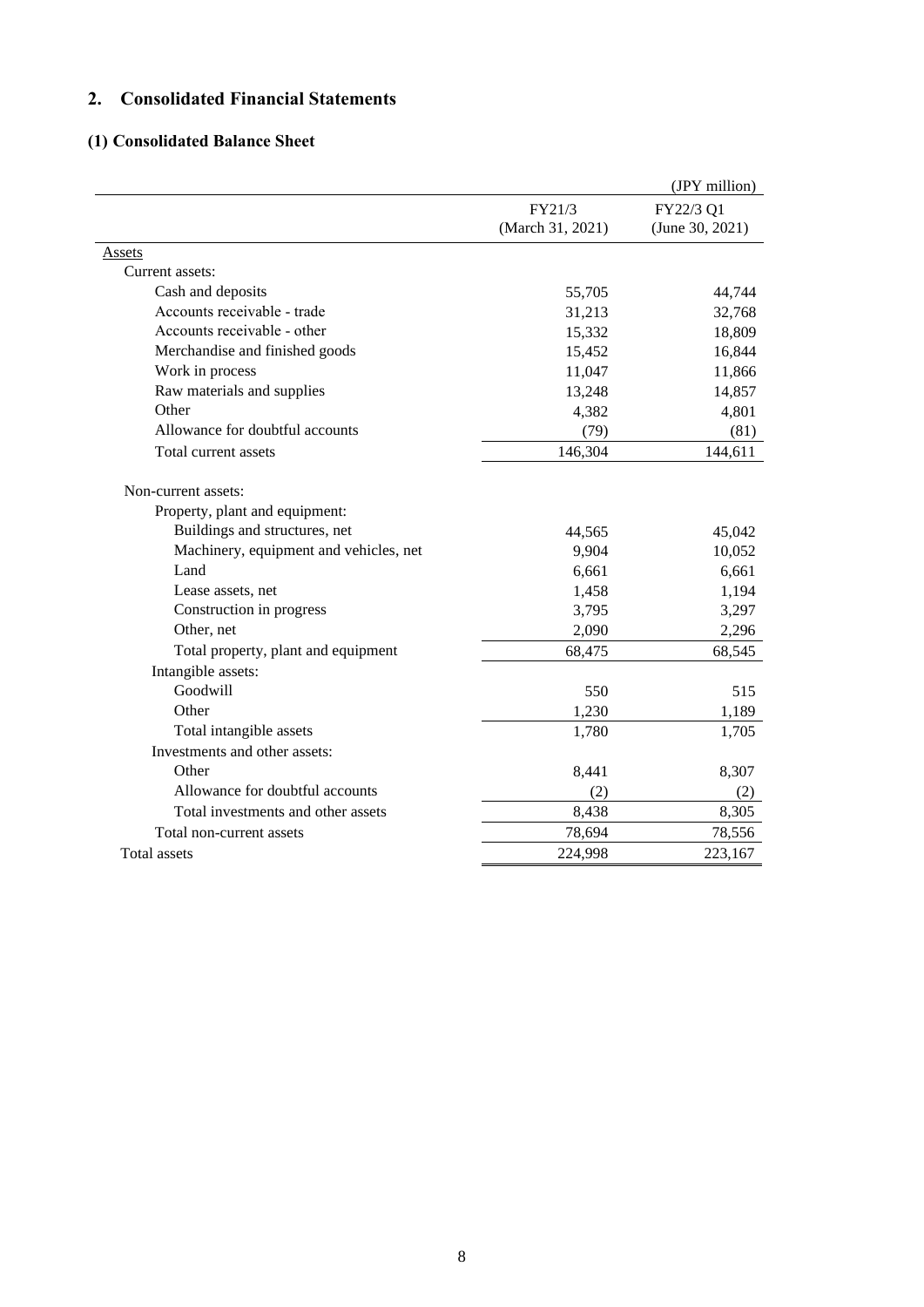|                                                          |                            | (JPY million)                |
|----------------------------------------------------------|----------------------------|------------------------------|
|                                                          | FY21/3<br>(March 31, 2021) | FY22/3 Q1<br>(June 30, 2021) |
| Liabilities                                              |                            |                              |
| Current liabilities:                                     |                            |                              |
| Accounts payable - trade                                 | 36,567                     | 41,769                       |
| Electronically recorded obligations - operating          | 844                        | 792                          |
| Short-term loans payable                                 | 21,424                     | 21,320                       |
| Lease obligations                                        | 367                        | 522                          |
| Income taxes payable                                     | 2,161                      | 612                          |
| Provision for bonuses                                    | 1,675                      | 1,017                        |
| Advances received                                        | 1,884                      | 4,929                        |
| Other                                                    | 24,437                     | 25,062                       |
| Total current liabilities                                | 89,361                     | 96,025                       |
| Non-current liabilities:                                 |                            |                              |
| Long-term loans payable                                  | 73,680                     | 73,680                       |
| Lease obligations                                        | 1,672                      | 1,631                        |
| Net defined benefit liability                            | 13,247                     | 12,973                       |
| Other                                                    | 5,207                      | 4,431                        |
| Total non-current liabilities                            | 93,807                     | 92,717                       |
| <b>Total liabilities</b>                                 | 183,168                    | 188,742                      |
| Net assets                                               |                            |                              |
| Shareholders' equity                                     |                            |                              |
| Share capital                                            | 202,757                    | 202,757                      |
| Capital surplus                                          | 101,996                    | 101,996                      |
| Retained earnings                                        | (275, 400)                 | (283, 401)                   |
| Treasury shares                                          | (0)                        | (0)                          |
| Total shareholders' equity                               | 29,353                     | 21,352                       |
| Accumulated other comprehensive income                   |                            |                              |
| Valuation difference on available-for-sale<br>securities | $\overline{2}$             | 2                            |
| Foreign currency translation adjustment                  | 9,804                      | 10,203                       |
| Remeasurements of defined benefit plans                  | 352                        | 438                          |
| Total accumulated other comprehensive income             | 10,158                     | 10,644                       |
| Share acquisition rights                                 | 40                         | 40                           |
| Non-controlling interests                                | 2,277                      | 2,387                        |
| Total net assets                                         | 41,829                     | 34,425                       |
| Total liabilities and net assets                         | 224,998                    | 223,167                      |
|                                                          |                            |                              |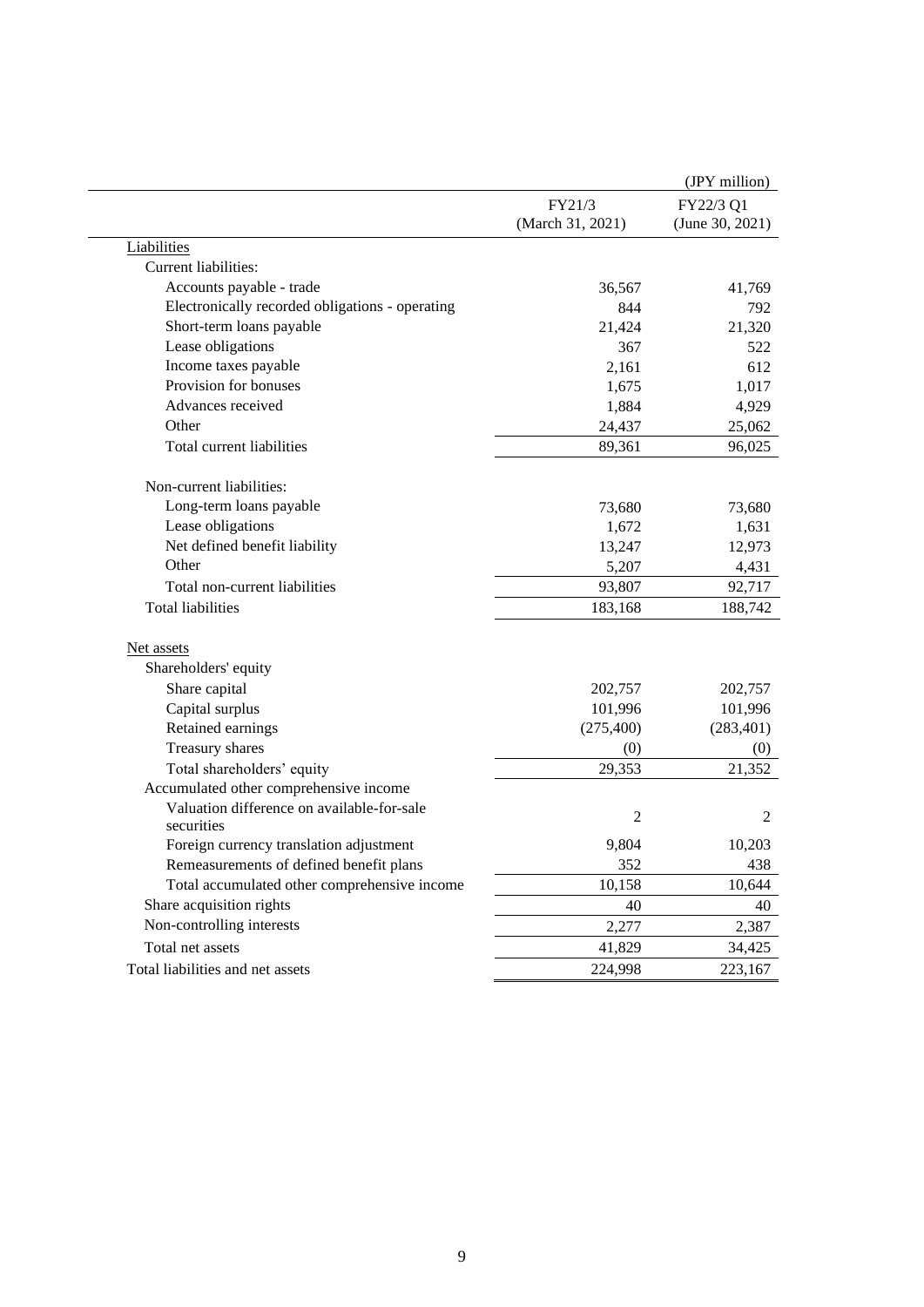# **(2) Consolidated Statement of Income and Comprehensive Income**

|                                                      |                   | (JPY million)     |
|------------------------------------------------------|-------------------|-------------------|
|                                                      | FY21/3 Q1         | FY22/3 Q1         |
|                                                      | (April 1, 2020 to | (April 1, 2021 to |
|                                                      | June 30, 2020)    | June 30, 2021)    |
| <b>Sales</b>                                         | 87,999            | 65,961            |
| Cost of sales                                        | 86,961            | 64,569            |
| Gross profit (loss)                                  | 1,037             | 1,392             |
| Selling, general and administrative expenses         | 8,044             | 7,264             |
| Operating profit (loss)                              | (7,006)           | (5,872)           |
| Non-operating income                                 |                   |                   |
| Interest income                                      | 40                | 10                |
| Foreign exchange gains                               | 322               |                   |
| Rental income                                        | 137               | 128               |
| Fiduciary obligation fee                             | 260               | 106               |
| Subsidy income                                       | 1                 | 8                 |
| Other                                                | 155               | 84                |
| Total non-operating income                           | 918               | 338               |
| Non-operating expenses                               |                   |                   |
| Interest expenses                                    | 333               | 343               |
| Foreign exchange losses                              |                   | 77                |
| Depreciation                                         | 574               | 16                |
| Property maintenance expenses                        | 1,293             |                   |
| Other                                                | 510               | 385               |
| Total non-operating expenses                         | 2,711             | 824               |
| Ordinary income (loss)                               | (8,800)           | (6,358)           |
| Extraordinary income                                 |                   |                   |
| Gain on sale of non-current assets                   | $\boldsymbol{0}$  | 34                |
| Reversal of business restructuring expenses          | 657               |                   |
| Total extraordinary income                           | 658               | 34                |
| <b>Extraordinary losses</b>                          |                   |                   |
| Business restructuring expenses                      | 7,618             |                   |
| <b>Impairment</b> loss                               |                   | 350               |
| Other                                                | 238               |                   |
| Total extraordinary losses                           | 7,856             | 350               |
| Income (loss) before income taxes                    | (15,998)          | (6, 673)          |
| Total income taxes                                   | 279               | 208               |
| Net income (loss)                                    | (16,277)          | (6,882)           |
| Net income attributable to non-controlling interests | 8                 | 109               |
| Net income (loss) attributable to owners of the      | (16, 286)         | (6,992)           |
| parent                                               |                   |                   |

# **Consolidated Statement of Income (FY22/3 Q1)**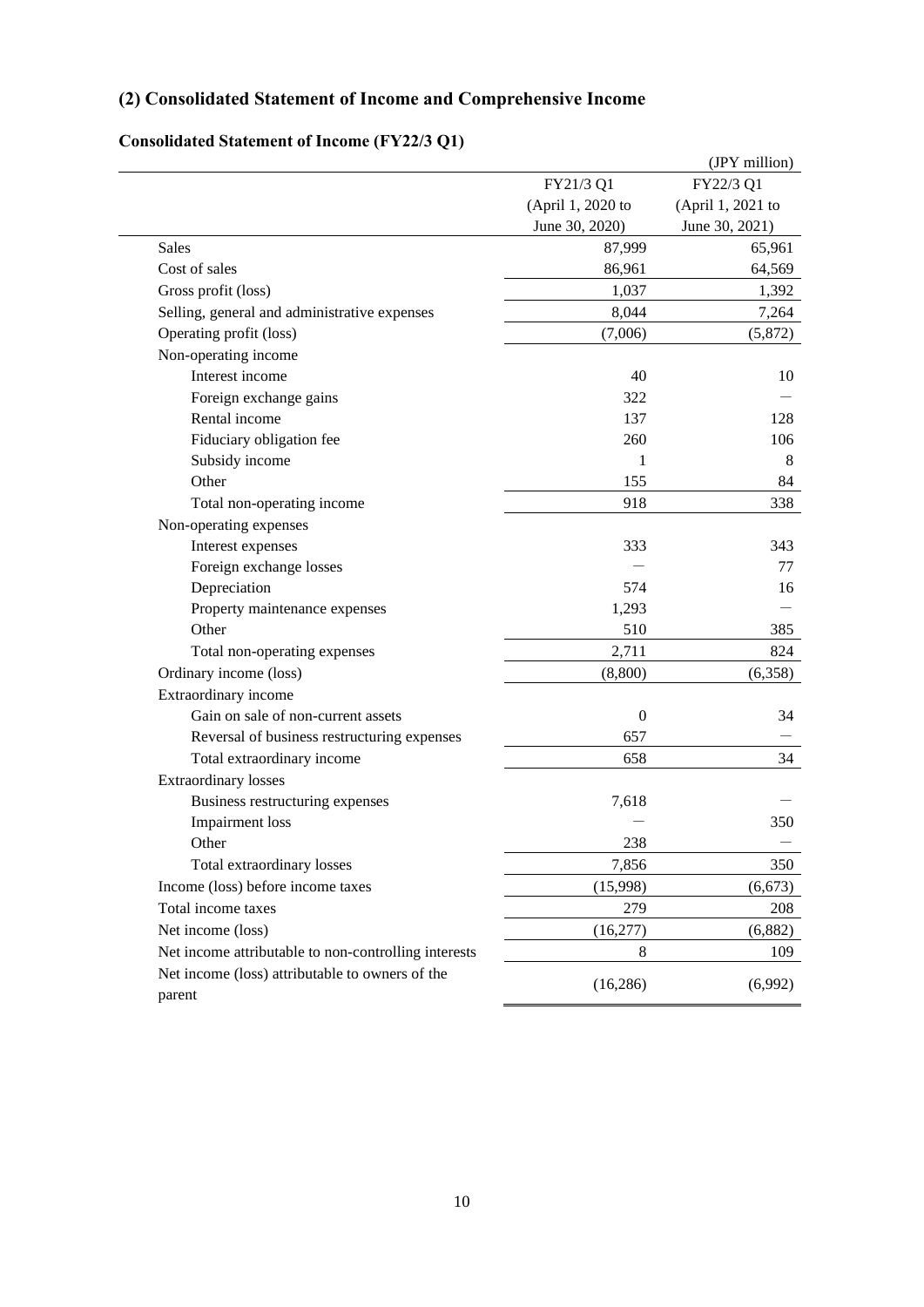|                                                                             |                   | (JPY million)     |
|-----------------------------------------------------------------------------|-------------------|-------------------|
|                                                                             | FY21/3 Q1         | FY22/3 Q1         |
|                                                                             | (April 1, 2020 to | (April 1, 2021 to |
|                                                                             | June 30, 2020)    | June 30, 2021)    |
| Net income (loss)                                                           | (16,277)          | (6,882)           |
| Other comprehensive income                                                  |                   |                   |
| Valuation difference on available-for-sale securities                       | $\Omega$          | $\Omega$          |
| Foreign currency translation adjustment                                     | (172)             | 399               |
| Remeasurements of defined benefit plans, net of tax                         | 193               | 86                |
| Total other comprehensive income                                            | 22                | 486               |
| Comprehensive income                                                        | (16,255)          | (6,396)           |
| of which, Comprehensive income attributable to<br>owners of the parent      | (16,264)          | (6,505)           |
| of which, Comprehensive income attributable to<br>non-controlling interests | 8                 | 109               |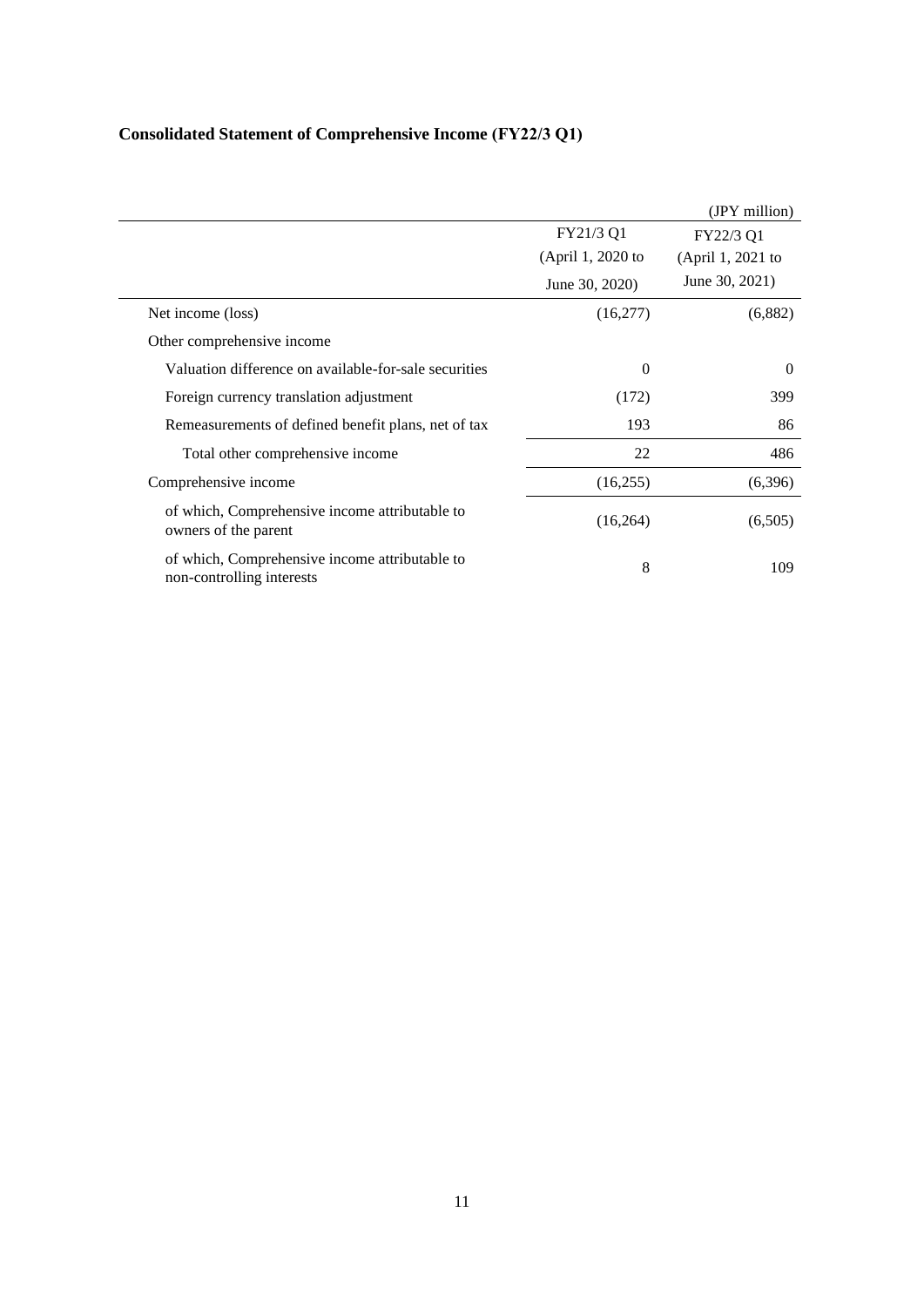# **(3) Consolidated Statement of Cash Flows**

|                                                            |                   | (JPY million)     |
|------------------------------------------------------------|-------------------|-------------------|
|                                                            | FY21/3 Q1         | FY22/3 Q1         |
|                                                            | (April 1, 2020 to | (April 1, 2021 to |
|                                                            | June 30, 2020)    | June 30, 2021)    |
| Cash flows from operating activities                       |                   |                   |
| Income (loss) before income taxes                          | (15,998)          | (6, 673)          |
| Depreciation                                               | 4,008             | 2,138             |
| Amortization of goodwill                                   | 363               | 34                |
| Impairment loss                                            |                   | 350               |
| Increase (decrease) in allowance for doubtful accounts     | 23                | $\theta$          |
| Increase (decrease) in retirement benefit liability        | (48)              | (191)             |
| Interest expenses                                          | 333               | 343               |
| Foreign exchange losses (gains)                            | (73)              | (50)              |
| Reversal of business structure improvement expenses        | 7,688             |                   |
| Decrease (increase) in trade receivable                    | 32,240            | (1,377)           |
| Decrease (increase) in inventories                         | (7,886)           | (4,593)           |
| Increase (decrease) in trade payable                       | (28,987)          | 5,020             |
| Decrease (increase) in accounts receivable - other         | 12,137            | (3, 475)          |
| Decrease (increase) in consumption taxes refund receivable | (2,688)           | 78                |
| Increase (decrease) in accounts payable - other            | (3,369)           | (1,636)           |
| Increase (decrease) in accrued expenses                    | (4,096)           | (1,655)           |
| Increase (decrease) in advances received                   | (6,507)           | 3,016             |
| Other                                                      | (1,106)           | 1,005             |
| Subtotal                                                   | (13,967)          | (7,665)           |
| Interest and Dividends received                            | 40                | 10                |
| Interest paid                                              | (298)             | (347)             |
| Income taxes paid                                          | (818)             | (685)             |
| Cash flows from operating activities                       | (15,045)          | (8,688)           |
| Cash flows from investing activities                       |                   |                   |
| Purchase of non-current assets                             | (2,209)           | (2,329)           |
| Proceeds from sales of non-current assets                  | 98                | 34                |
| Payments for sale of non-current assets                    | (1,005)           |                   |
| Subsidies received                                         |                   | 8                 |
| Other                                                      | (25)              | 113               |
| Cash flows from investing activities                       | (3, 142)          | (2,172)           |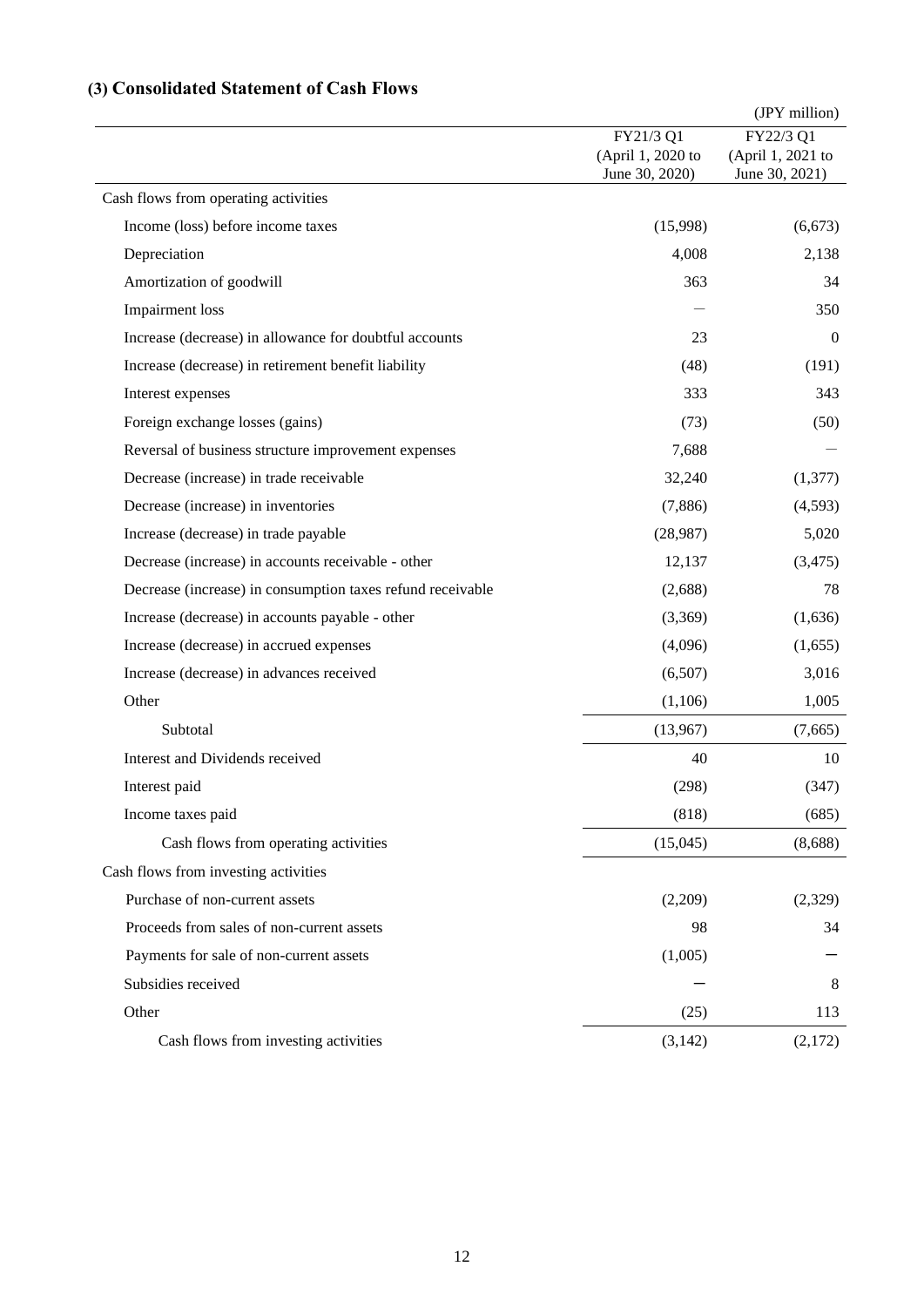|                                                             | FY21/3 Q1         | FY22/3 Q1         |
|-------------------------------------------------------------|-------------------|-------------------|
|                                                             | (April 1, 2020 to | (April 1, 2021 to |
|                                                             | June. 30, 2020)   | June. 30, 2021)   |
| Cash flows from financing activities                        |                   |                   |
| Net increase (decrease) in short-term borrowings            | (517)             | (131)             |
| Repayments of installment payables                          | (2,705)           |                   |
| Repayments of lease obligations                             | (45)              | (191)             |
| Other                                                       |                   | (0)               |
| Cash flows from financing activities                        | (3,267)           | (322)             |
| Effect of exchange rate change on cash and cash equivalents | 20                | 222               |
| Net increase (decrease) in cash and cash equivalents        | (21, 434)         | (10,961)          |
| Cash and cash equivalents at beginning of period            | 66,380            | 55,347            |
| Cash and cash equivalents at end of period                  | 44,945            | 44,385            |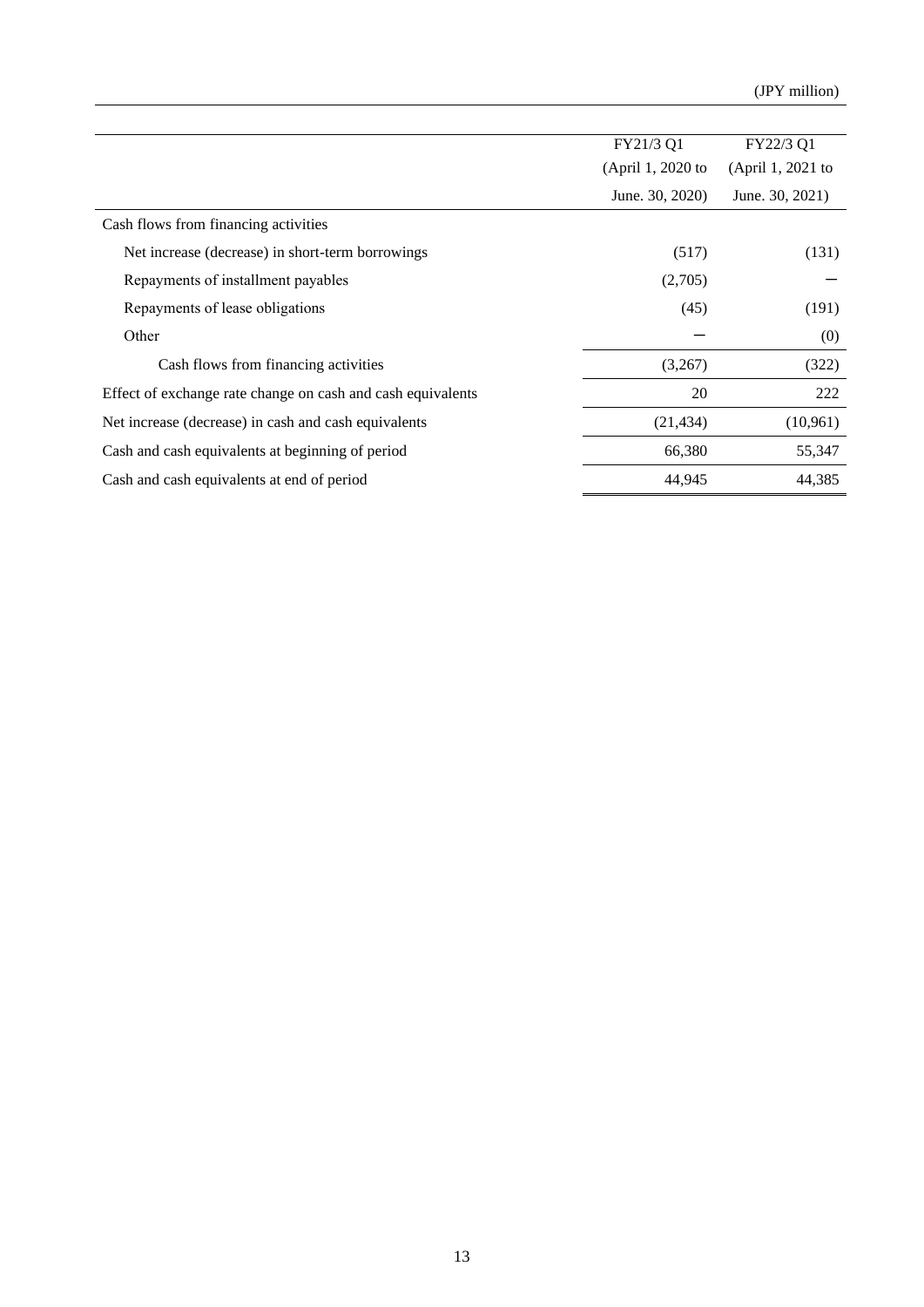# **(4) Notes to the Quarterly Consolidated Financial Statements**

#### **A. Notes Related to Going Concern Assumptions**

JDI has recorded an operating loss and significant impairment losses for four consecutive fiscal years, along with a net loss attributable to owners of the company for seven consecutive fiscal years, in the consolidated FY21/3. JDI has also recorded a significant operating loss and quarterly net loss attributable to owners of the company in FY22/3 Q1, thereby raising significant doubt about JDI's ability to continue as a going concern.

In order to resolve this situation, JDI aims to further reduce costs by optimizing business resources that includes making broad-based changes to its business structure, improving facility operating efficiency, optimizing the scale of assets and reexamining the supply chain. As part of this effort, on July 8, 2021, JDI decided at its Board of Directors meeting held on July 8, 2021 to approve the signing of a term sheet (the "Term Sheet") regarding the sale of shares of Kaohsiung Opto-Electronics Inc. ("KOE"), a wholly owned subsidiary of JDI Taiwan, Inc. ("JDIT"). Wistron Group, JDIT and KOE and JDIT signed the Term Sheet on the same day. In addition, JDI plans to achieve profitability by making capital investments targeting growth market and promoting the commercialization of high-value added products based on backplane technology such as LTPS and Advanced-LTPS as well as liquid crystal and OLED technologies that share a common base. Along with this, the product and business portfolio will be reorganized through new development of software services and other businesses related to its high-value added products.

On the financial side, on August 6, 2020 JDI reached an agreement with INCJ, Inc. ("INCJ") to extend repayment of a loan (total principal: JPY 20 billion) received from INCJ on September 2, 2019 by two years from September 3, 2020 to September 3, 2022. Also, through third-party allotments to Ichigo Trust, Class D preferred shares were issued on August 28, 2020 to increase capital by JPY 5 billion and Class E preferred shares were issued following the partial exercise of Japan Display Inc. the 12th Series Stock Acquisition Rights on March 25, 2021 and July 30, 2021 to increase capital by about JPY 19.4 billion and about JPY 16.6 billion, respectively. The unexercised portion of the 12th Series Stock Acquisition Rights (about JPY 19.4 billion) held by Ichigo Trust will be exercised in response to JDI's funding needs, which would increase JDI's capital through the additional issuance of Class E Preferred Shares. JDI will continue to take timely and appropriate financing measures to strengthen its financial position.

However, due to such factors as constraints on the procurement of components in view of global tight supplydemand conditions for semiconductors and fluctuations in customer demand, achieving profitability based on an early-term recovery in business performance may be delayed, which may have a substantial impact on company cash flow. In light of this, there are significant uncertainties regarding going concern assumptions at this time.

The quarterly consolidated financial statements have been prepared assuming a going concern, and do not reflect the impact of significant uncertainties related to such going concern assumptions.

#### **B. Notes on Significant Changes in the Amount of Shareholders Equity**

Not applicable

#### **C. Accounting Treatment Specific to Preparation for Consolidated Quarterly Financial Statements**

# **(i) Calculation of Tax Expenses**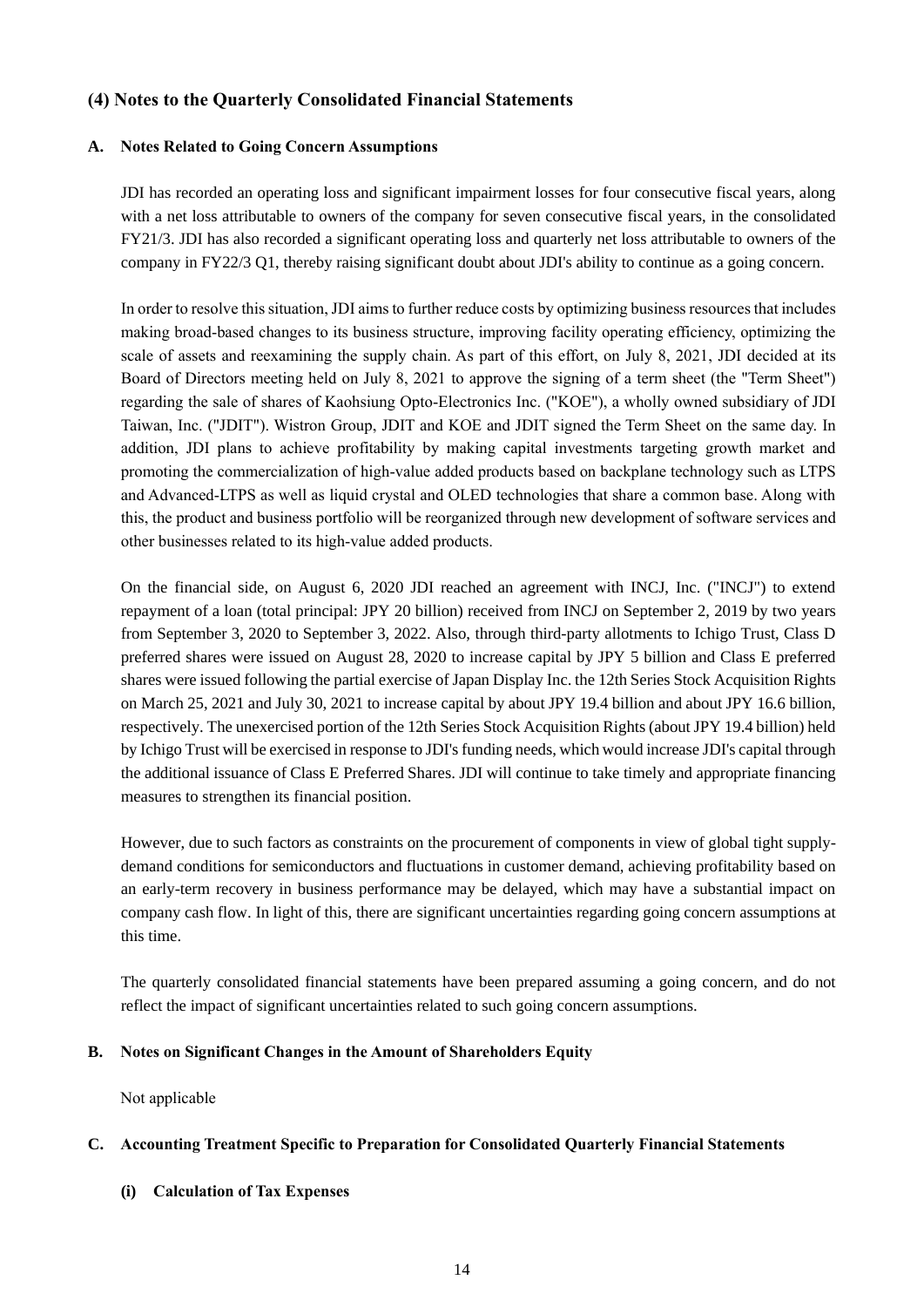Tax expenses are calculated by reasonably estimating the effective tax rate after the application of tax effect accounting to income before income taxes for the current consolidated fiscal year including the first quarter and multiplying quarterly income or loss before income taxes by such estimated effective tax rate.

## **D. Changes in Accounting Policies**

## **(ii) Accounting Standard for Revenue Recognition**

The "Revenue Recognition Accounting Standard" (ASBJ Statement No. 29, March 31, 2020) and other standards are applied from the beginning of the Q1 of the current consolidated fiscal year to recognize revenue when control of promised goods or services is transferred to customers in an amount that is expected to be received in exchange for those goods or services.

For fee-based supply transactions, JDI previously derecognized the inventory at the time of supply of parts for fee. Based on the new standard JDI has changed the method to continues to recognize the inventory assets assuming the fee-based supply transaction as a financial transaction and recognize the year-end balance of the supplied parts remaining at the recipient as a financial liability.

With regard to the application of the Revenue Recognition Accounting Standard, JDI is following the transitional treatment stipulated in the provisions of paragraph 84 of the Revenue Recognition Accounting Standard. The cumulative effect of retrospectively applying the new accounting policy prior to the beginning of FY22/3 Q1 is added to or deducted from retained earnings at the beginning of the FY22/3 Q1 to apply the new accounting policy from the beginning balance of FY22/3.

As a result, sales for FY22/3 Q1 decreased by JPY 43 million, cost of sales decreased by JPY 354 million, and operating income, ordinary income and income before income taxes increased by JPY 310 million each. In addition, the balance of retained earnings at the beginning of FY22/3 increased by JPY 1,008 million.

In accordance with the transitional treatment stipulated in paragraph 28-15 of the Accounting Standard for Quarterly Financial Statements (March 31, 2020) of paragraph 89-2 of the Revenue Recognition Accounting Standards, JDI does not present information disaggregating revenue arising from contracts with customers for the FY22/3 Q1.

#### **(iii) Accounting Standard for Fair Value Measurement**

The Accounting Standard for Fair Value Measurement (ASBJ Statement No. 30, July 4, 2019) and other standards have been applied from the beginning of FY22/3 Q1, and in accordance with the transitional treatment stipulated in paragraph 19 of the Accounting Standard for Fair Value Measurement and paragraph 44-2 of the Accounting Standard for Financial Instruments (ASBJ Statement No. 10, July 4, 2019), the new accounting policy stipulated by the Accounting Standard for Fair Value Measurement will continue to be applied into the future. There is no impact on the quarterly consolidated financial statements.

# **E. Significant Subsequent Events**

# **(i) Capital Increase by the Issuance of Shares on Exercise of Stock Acquisition Rights**

On July 30, 2021, JDI issued new shares on exercise of a portion of Japan Display Inc. 12th Stock Acquisition Rights.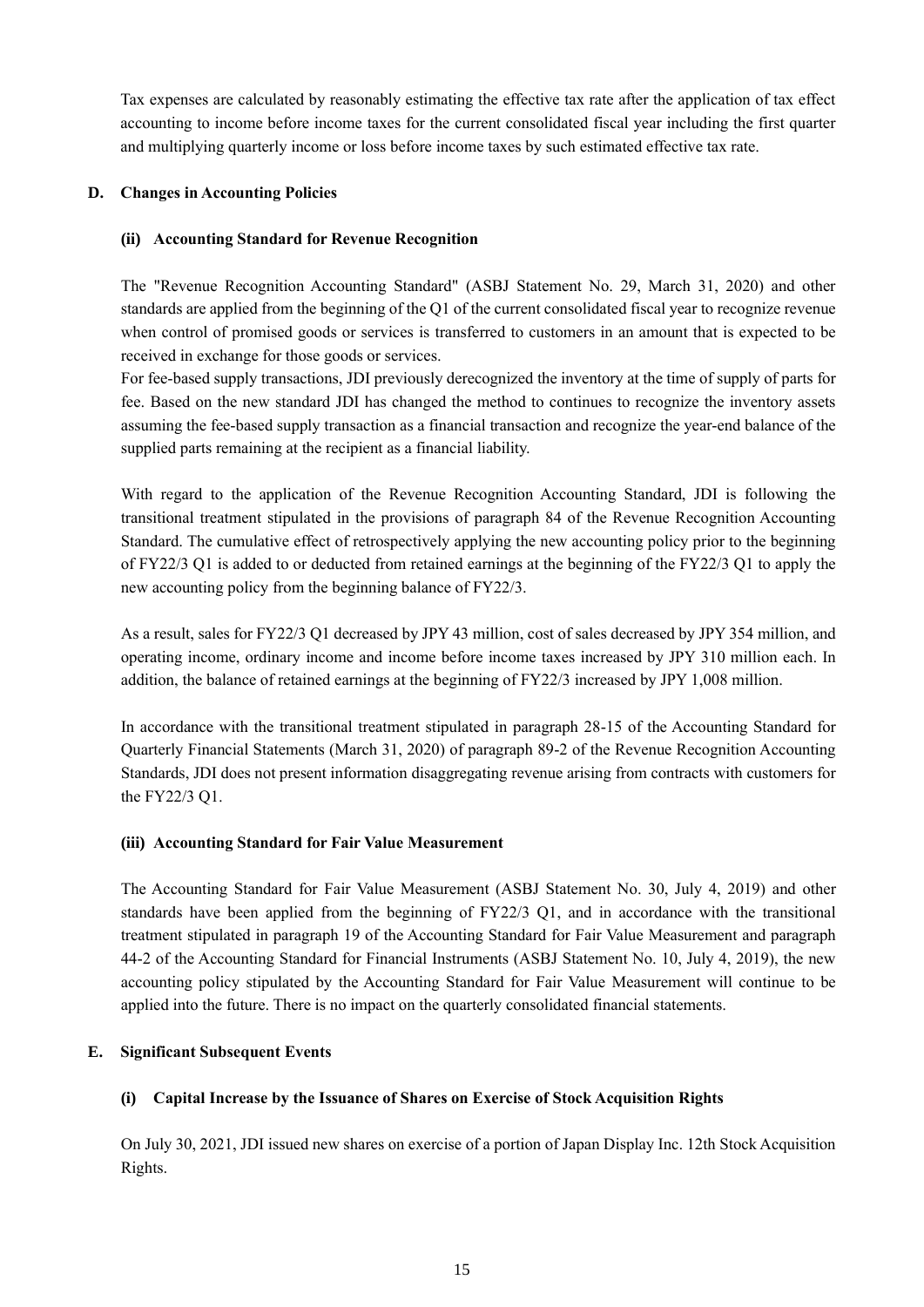(a) Overview of the Partial Exercise of the Stock Acquisition Rights

| (1) | Name of stock acquisition rights (Note 1)                                                                        | Japan Display Inc. 12th Series Stock<br>Acquisition Rights (the "12th Series Stock<br>Acquisition Rights")                                                                                                                    |
|-----|------------------------------------------------------------------------------------------------------------------|-------------------------------------------------------------------------------------------------------------------------------------------------------------------------------------------------------------------------------|
| (2) | Total number of stock acquisition rights issued<br>(amount of funds to be raised)                                | 20 (JPY 55,400 million)                                                                                                                                                                                                       |
| (3) | Date of partial exercise                                                                                         | July 30, 2021                                                                                                                                                                                                                 |
| (4) | Exercise price                                                                                                   | JPY 10,000,000 per share                                                                                                                                                                                                      |
| (5) | Number of stock acquisition rights exercised<br>(total amount of exercise price with respect to<br>the exercise) | 6 (JPY 16,620 million)                                                                                                                                                                                                        |
| (6) | Class and number of shares issued upon the<br>exercise                                                           | Japan Display Inc. Class E Preferred Shares<br>$1,662$ shares<br>(Unless otherwise provided for by law,<br>shareholders of the class E preferred shares do<br>not have voting rights at general meetings of<br>shareholders.) |
| (7) | Remaining number of stock acquisition rights<br>(remaining amount of stock acquisition rights)                   | 7 (JPY 19,390 million)                                                                                                                                                                                                        |
| (8) | Voting rights ratio of the allottee after the<br>exercise (Note 2)                                               | 44.26%                                                                                                                                                                                                                        |

(Note 1) Please refer to "Notice Concerning Conclusion of Capital Alliance Agreement, Issuance of Class D Preferred Shares and Stock Acquisition Rights through Third-party Allotment, and Partial Amendment of Articles of Incorporation" dated July 21, 2020 for details about the 12th Series Stock Acquisition Rights.

(Note 2) The voting rights ratio is calculated by dividing the number of voting rights held by Ichigo Trust after the exercise (6,720,000) by the total number of voting rights in JDI as of March 31, 2021 (15,181,316). The votig rights ratio is rounded off to the second decimal place.

#### (b) Number of Issued Shares and Amount of Stated Capital

|                                 | Before the Exercise of the Stock<br><b>Acquisition Rights</b> | After the Exercise of the Stock<br><b>Acquisition Rights</b> |
|---------------------------------|---------------------------------------------------------------|--------------------------------------------------------------|
| Common Shares                   | 846,165,800 shares                                            | 846,165,800 shares                                           |
| Class A Preferred Shares        | 1,020,000,000 shares                                          | 1,020,000,000 shares                                         |
| Class B Preferred Shares        | 672,000,000 shares                                            | 672,000,000 shares                                           |
| Class D Preferred Shares        | 500 shares                                                    | 500 shares                                                   |
| Class E Preferred Shares        | $1.939$ shares                                                | $3.601$ shares                                               |
| <b>Amount of Stated Capital</b> | JPY 202,757,903,850                                           | JPY 211,067,903,850                                          |

As a result of the above, as of August 6, 2021, JDI's total number of issued shares is 2,538,169,901, and the amount of stated capital and capital reserve is JPY 211,067,903,850 and JPY 20,505,000,000, respectively.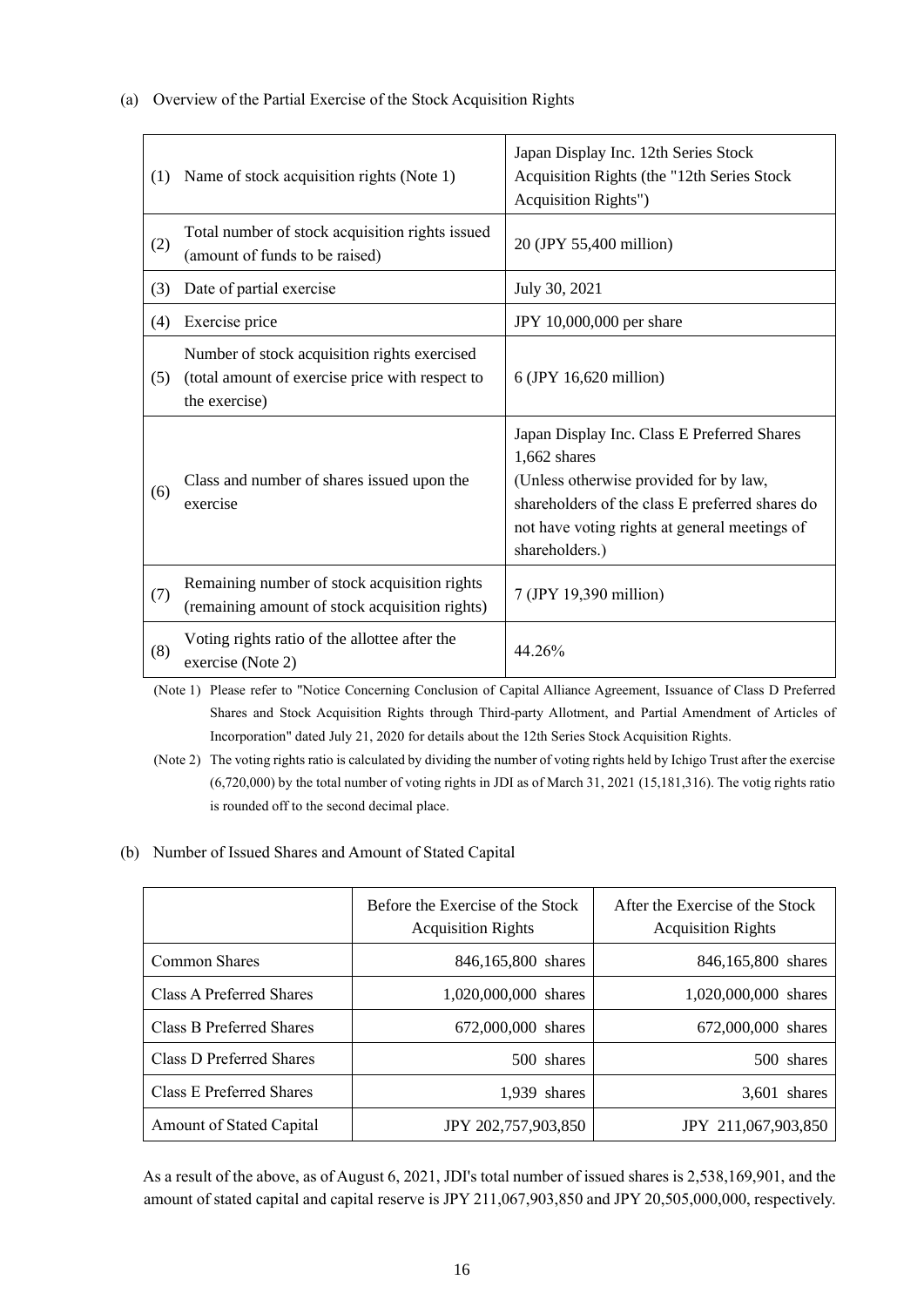## **(ii) Sale of Shares of Significant Subsidiary**

JDI decided at its Board of Directors meeting held on July 8, 2021 to approve the signing of the Term Sheet regarding the sale of shares of Kaohsiung Opto-Electronics Inc. ("KOE"), a wholly owned subsidiary of JDI Taiwan, Inc. ("JDIT"). Wistron Group, JDIT and KOE and JDIT signed the Term Sheet on the same day.

At the completion of the Share Sale, KOE will be excluded from the scope of consolidation of JDI.

(a) Purpose for the Share Sale

The purpose is to strengthen its competitiveness and drive growth by optimizing its asset profile, increasing its cost-competitiveness, and diversifying its supply chain.

(b) Overview of the Subsidiary Being Sold

|     | <b>Name</b>                 | Kaohsiung Opto-Electronics Inc.                                                 |
|-----|-----------------------------|---------------------------------------------------------------------------------|
|     | <b>Headquarters</b>         | 2 East 13th Street, Kaohsiung City, Kaohsiung Export<br>Processing Zone, Taiwan |
| (3) | <b>Business Description</b> | Design, manufacturing, and sale of LCD modules                                  |
| (4) | Relationship with JDI       | JDI outsources display module manufacturing to KOE.                             |

## (c) Schedule

| $\left(1\right)$ | Date of Resolution of the<br>Board of Directors Meeting<br>and Signing of the Term Sheet | July 8, 2021                                                                                                            |
|------------------|------------------------------------------------------------------------------------------|-------------------------------------------------------------------------------------------------------------------------|
| (2)              | Date of Signing of Share<br>Purchase Agreement                                           | August to September 2021 (expected)                                                                                     |
| (3)              | Date of Execution of Share<br><b>Purchase Agreement</b>                                  | September to December 2021 (expected)<br>(Immediately after the approvals of the relevant<br>authorities are obtained.) |

#### (d) Overview of the Buyer

| $\perp$ | Name                        | Wise Cap Limited Company                                                            |
|---------|-----------------------------|-------------------------------------------------------------------------------------|
|         | Headquarters                | 22F, No. 88, Section 1, Xintai 5th Road, Xizhi District,<br>New Taipei City, Taiwan |
| (3)     | <b>Business Description</b> | Investment consulting, corporate business management<br>consulting                  |
| (4)     | Relationship with JDI       | JDI outsources display module manufacturing to Wistron<br>Group                     |

(e) Number and Price of the Shares Being Sold, and JDIT Share Ownership Before and After the Share Sale

| (1)                 | Number of Shares Before the     | 8,878,300 shares                                     |
|---------------------|---------------------------------|------------------------------------------------------|
|                     | Sale                            | (Ownership & voting rights held by JDIT: $100.0\%$ ) |
| (2)                 | Number of Shares Being Sold     | 8,878,300 shares                                     |
| (3)                 | Sale Price                      | JPY 8,000 million (Note)                             |
| $\scriptstyle{(4)}$ | Number of Shares After the Sale | 0 shares                                             |